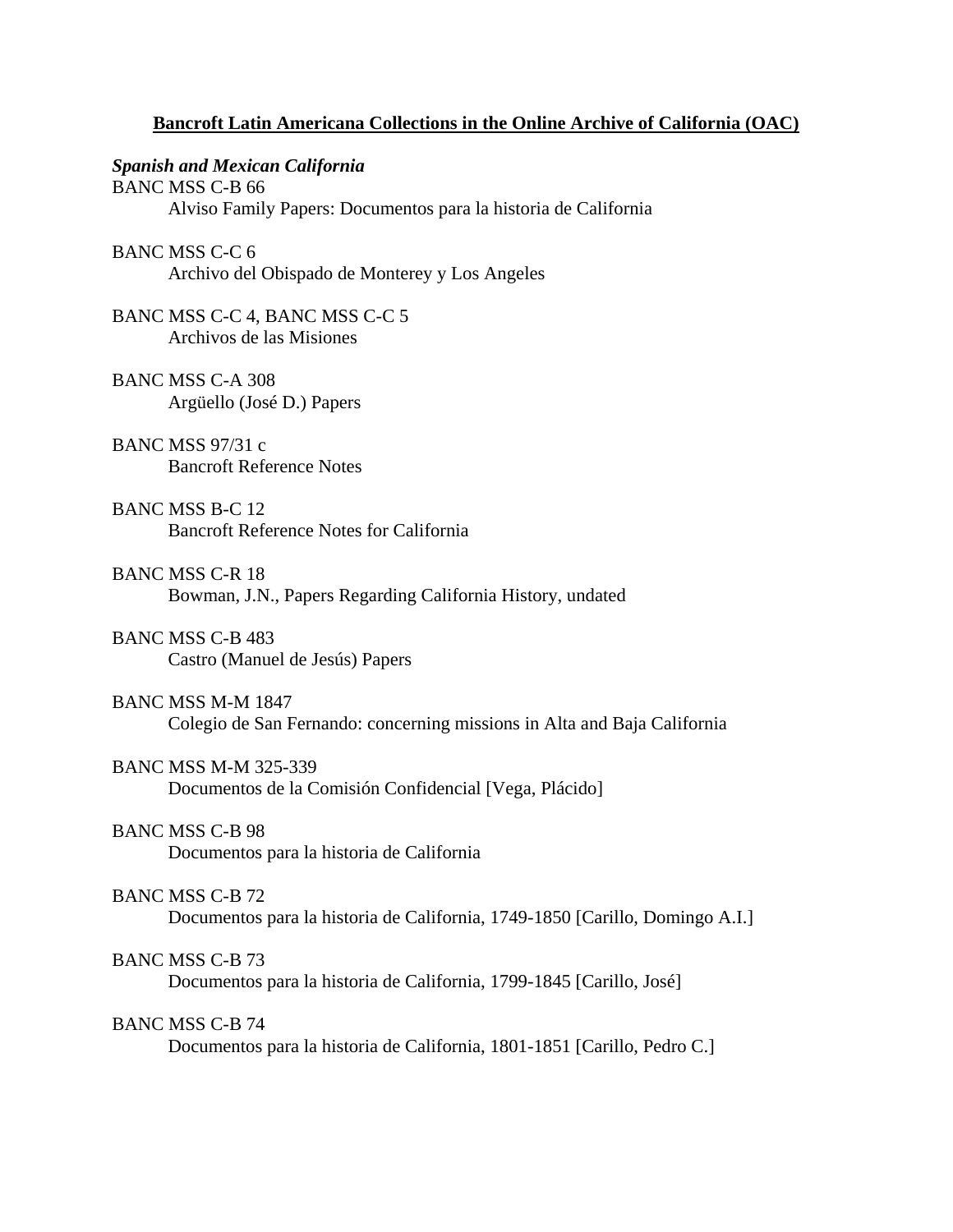#### BANC MSS C-B 87

Documentos para la Historia de California, 1802-1847 [Olvera, Agustín]

#### BANC MSS C-B 75

Documentos para la historia de California, 1821-1872 [Coronel, Antonio F.]

## BANC MSS C-B 55

Documentos para la historia de California, 1827-1858 [Fitch, Henry D.]

### BANC MSS C-B 67

Documentos para la historia de California, 1827-1873 [Avila, Miguel]

# BANC MSS C-B 51-52

Documentos para la historia de California, 1828-1875 [Castro, Manuel de Jesús]

## BANC MSS C-B 79

 Documentos para la historia de California, 1846-1847, and especially concerning the Battle of San Pascual: 1846-1876

# BANC MSS C-B 99

Documentos para la historia de California, 1878 [Del Valle, Ignacio]

#### BANC MSS C-B 71

Documentos para la historia de California [Bonilla, José M.]

### BANC MSS C-B 90-91

Documentos para la historia de California: colección del Sr. Don Rafael Pinto

# BANC MSS C-B 97

Documents for the history of the conquest of California

# BANC MSS M-A 5:1

Documents relating to Missions of the Californias

## BANC MSS C-B 357 Fitch Family Papers

## BANC PIC 1984.062--PIC Guerra (de la) Family Photographs

# BANC MSS C-B 665 Hartnell (William E.) Papers

# BANC MSS C-B 584 Juarez (Cayetano) Papers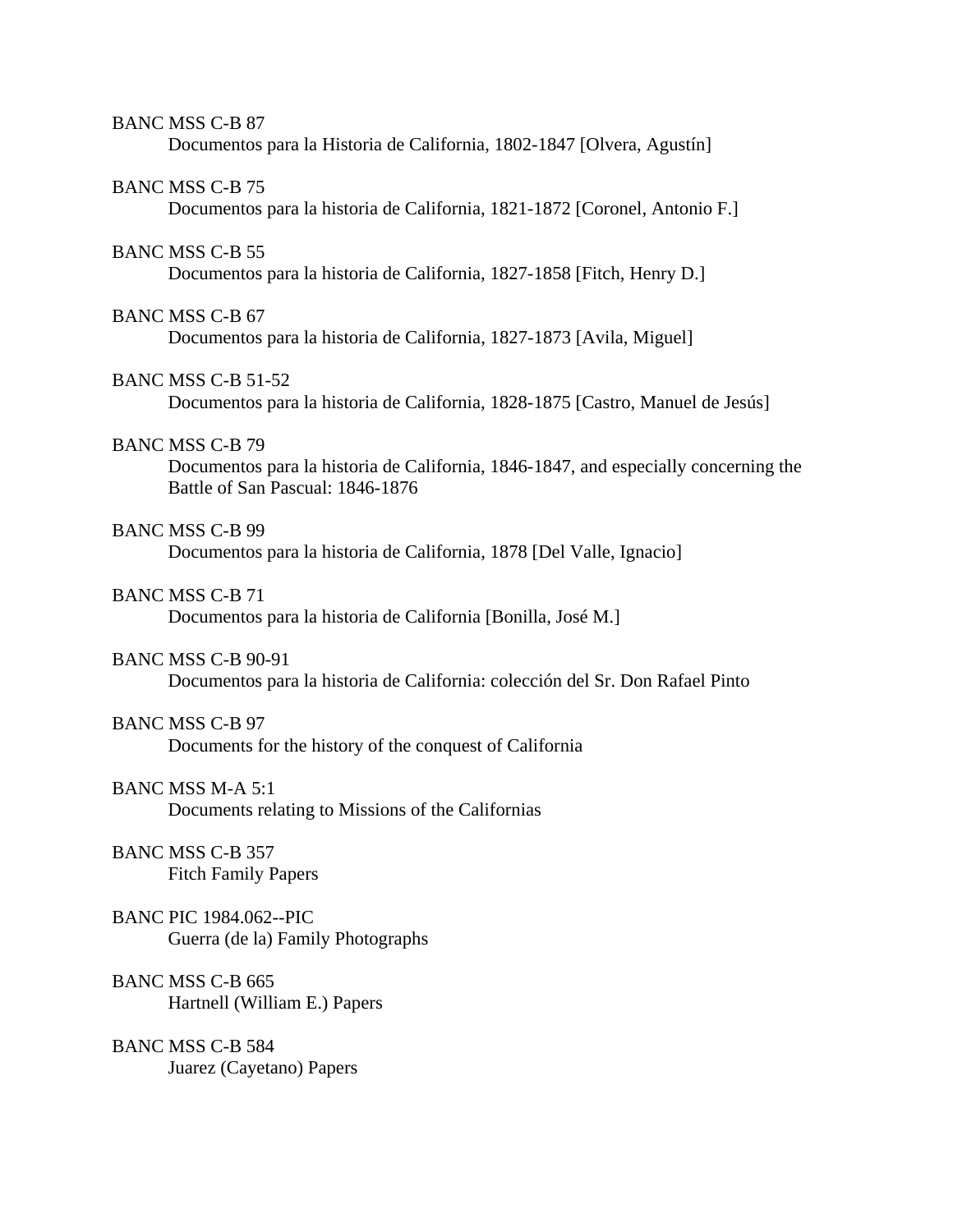|              | <b>LAND CASE MAP</b><br><b>Land Case Maps</b>                                                               |
|--------------|-------------------------------------------------------------------------------------------------------------|
|              | BANC MSS C-E 1-25<br>Larkin (Thomas O.) Account Books                                                       |
|              | <b>BANC MSS C-B 37-45</b><br>Larkin (Thomas O.) Papers                                                      |
|              | BANC MSS C-B 460<br>Limantour (José Y.) Papers                                                              |
|              | <b>BANC MSS C-A 370</b><br>Official documents relating to early San Francisco                               |
|              | <b>BANC MSS C-B 70</b><br>Papers on the Bear Flag                                                           |
|              | BANC MSS 68/115 c<br>Pico (Pío) Papers: Additions                                                           |
|              | <b>BANC MSS C-A 368</b><br>Rivera y Moncada (Fernando Xavier de) Papers                                     |
|              | <b>BANC MSS C-C 31</b><br>San Antonio de Padua Mission Documents                                            |
|              | <b>BANC PIC 1978.195-PIC</b><br>Vallejo (General M.G.) Family Members and Descendants Photograph Collection |
|              | <b>Arizona and Sonora</b><br><b>BANC MSS M-A 19:2</b><br>Report on the Province of Sonora: Mátape           |
|              | <b>BANC MSS M-A 25</b><br>Selected documents on the missions of Sonora and Southern Arizona : typescripts   |
|              | <b>BANC MSS M-A 19:1</b><br>Selected papers relating to affairs in Sonora : typescripts                     |
| <b>Texas</b> | BANC MSS 67/142 m<br>Documents relating to Coahuila, Coahuila and Tejas, and Nuevo León y Coahuila          |
|              | <b>BANC MSS M-M 1856</b><br>Documents relating to Texas                                                     |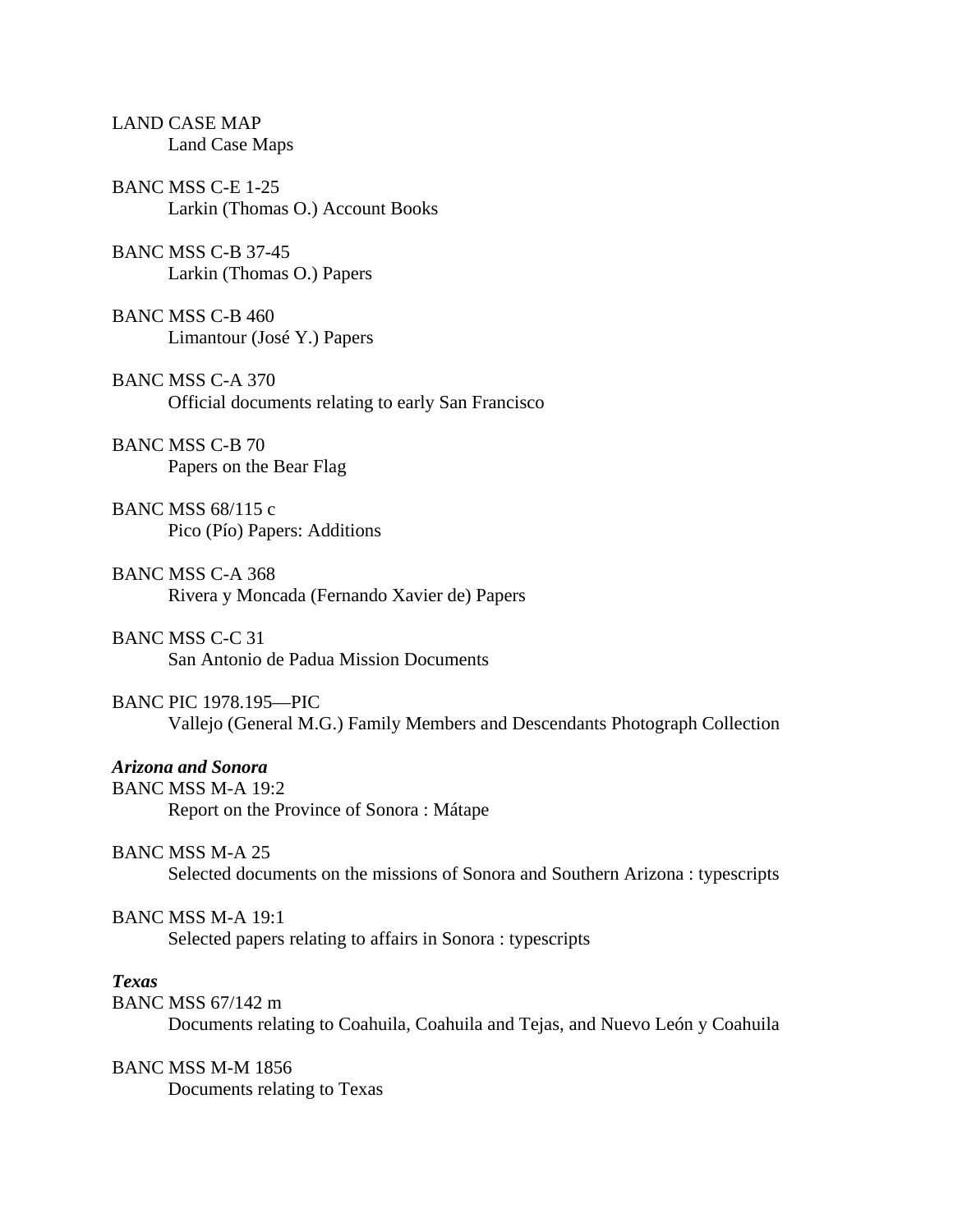*New Mexico*  BANC MSS M-A 4:1 Documentos relativos a las misiones del Nuevo Mexico

# *Louisiana*

BANC MSS M-M 508 Louisiana Papers

#### *Mexico*

BANC Foreign Archives Archivo General de Indias

BANC MSS 97/31 c Bancroft Notes

BANC MSS B-C 10 Bancroft Notes for Mexico

# BANC MSS M-A 26

Documentos de la Secretaría de Relaciones Exteriores de México, 1764-1921

# BANC MSS M-M 20-21

 Documentos originales para la historia de la Baja California y sobre todo de la Colonia Militar de la Frontera

### BANC MSS M-A 5:2

Documents concerning government affairs in Mexico

#### BANC MSS M-A 7

 Documents reflecting relations of Indians and Spaniards over tribute, wool mills, treatment of the natives, and government regulations, 1544-1608 (Morelia, Mexico)

#### BANC MSS 67/142 m

Documents relating to Coahuila, Coahuila y Tejas, Nuevo León y Coahuila, 1806-1860

#### BANC MSS 67/77 m

Documents relating to land transactions in Baja California

## BANC MSS M-A 3

Documents relating to the Juzgado de Indios

# BANC MSS M-B 4

Fernández del Castillo y de Mier (Manuel) Papers

# BANC MSS M-M 382

Fonte y Hernández de Miravete (Pedro J.) Documents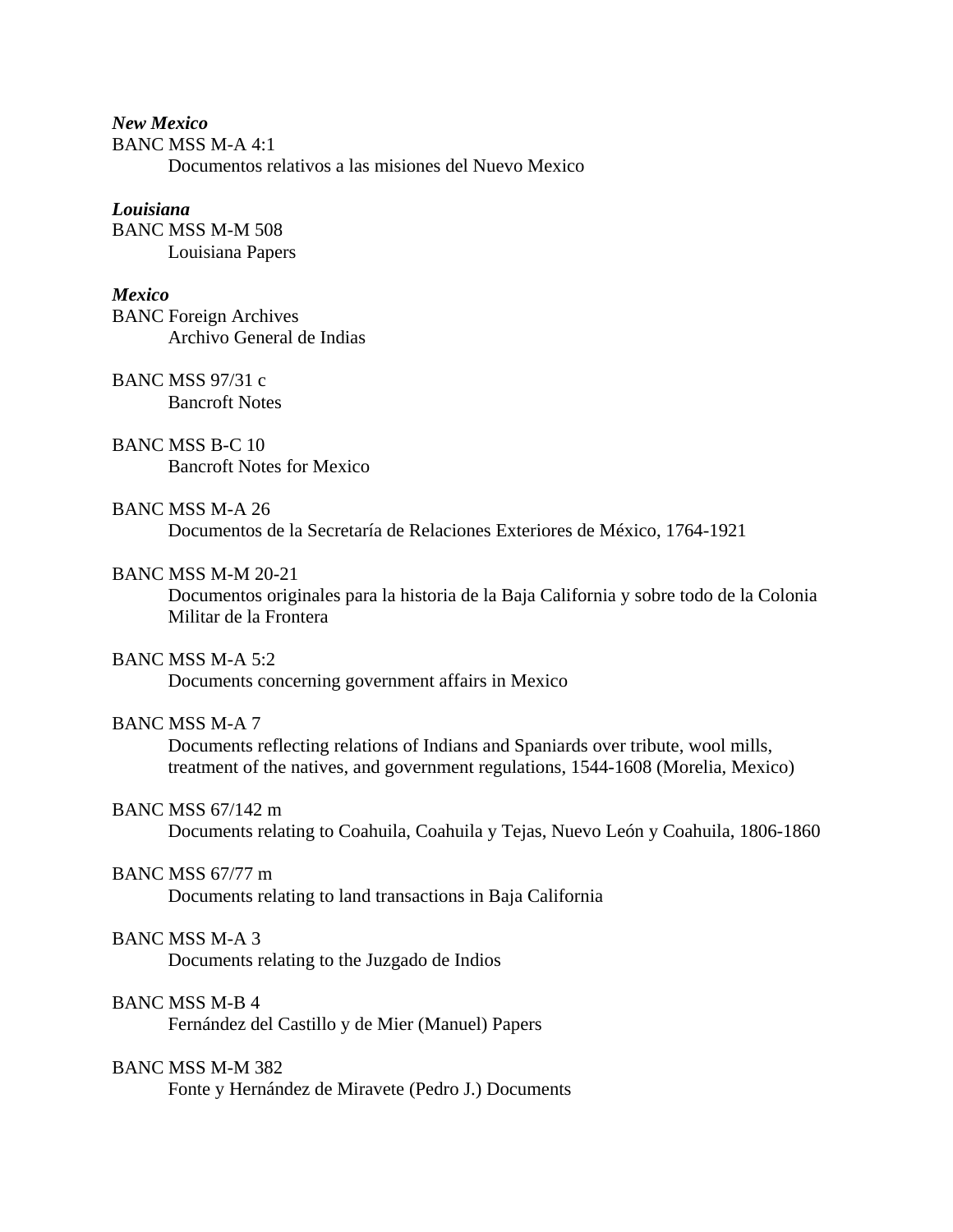#### BANC MSS M-B 12

German Diplomatic service papers in Mexico : ms.

### BANC MSS M-A 8:2

Indian complaints over payment of tribute, and related matters, in Michoacán, 1566-1573

#### BANC MSS 71/94 m

López Uraga (José) Papers

### BANC MSS M-A 8:1

 Los yndios de la encomienda de Turicato contra Bartolomé de Gallego sobre pago de tributos, 1573

# BANC MSS M-B 1 Mexía Family Papers

BANC MSS 68/130 m Mexía, Ynéz Papers

BANC MSS M-M 144, 147-8, 175, 511, 1744, 1826-27; Z-P 1; 67/140 m, 72/57 m, 96/95 m Mexican Inquisition original documents organized by collection and Bancroft manuscript classification

## BANC PIC 2000.070--ALB

 Mexican photograph album documenting the American Seminar on Relations with Mexico [graphic], 1927

#### BANC PIC 2001.206--D

Mexican posters on social and educational themes, 1954-1987

- BANC PIC 1942.007--ALB Mexican Views
- BANC PIC 1984.029--ALB Mexico: October 28 to November 15, 1905
- BANC PIC 1980.049--AX Mexico – Views
- BANC MSS M-B 17 Miramón Family Papers

#### BANC MSS M-A 4:2

Miscellaneous documents relating chiefly to northern Mexico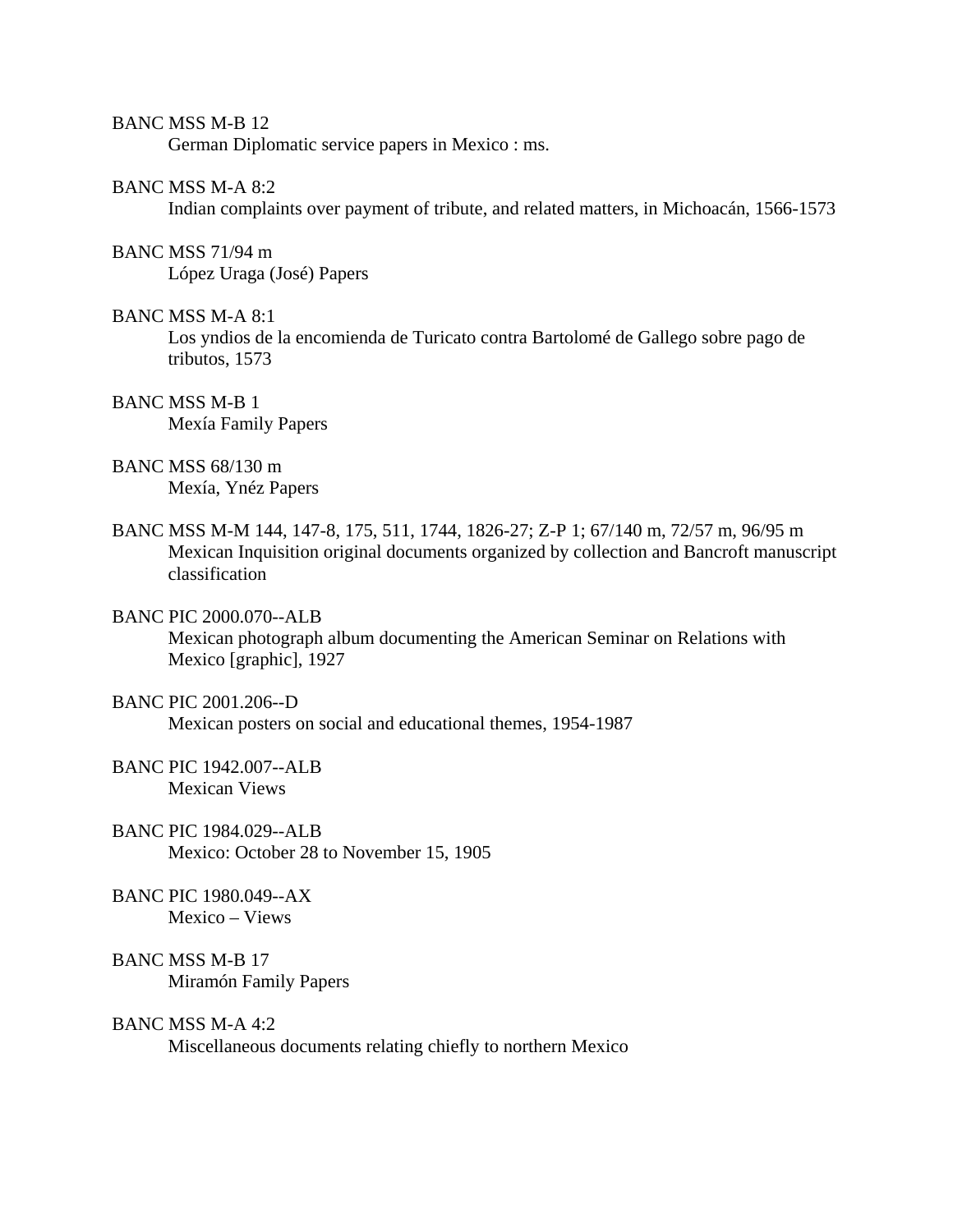| BANC MSS 69/93 m<br>Mugarrieta (José M.) Papers                                                                       |
|-----------------------------------------------------------------------------------------------------------------------|
| <b>BANC MSS M-M 1716</b><br>Papers relating to the Jesuits in Baja California and other northern regions in New Spain |
| BANC MSS 2004/248 m<br>Pascoe, Juan collection 1971-2004                                                              |
| <b>BANC MSS Z-Z 17</b><br>Pinart, Alphonse Louis Papers, 1870-1885                                                    |
| BANC MSS 69/19 m<br>Quintera Mining Company Records, 1880-1909                                                        |
| <b>BANC MSS M-B 18</b><br>Terrazas (Silvestre) Papers                                                                 |
| <b>BANC PIC 2000.005--ALB</b><br>Trip to Mining Sites in Mexico – Album                                               |
| BANC MSS 72/219 m<br>Vázquez (Samuel G.) Papers                                                                       |
| <b>BANC PIC 1979.059--ALB</b><br>Vistas Mexicanas; Calendario Azteca                                                  |
| <b>BANC MSS M-A 27</b><br><b>Yucatan, Mexico Documents</b>                                                            |
| <b>Central America</b><br><b>BANC MSS B-C 9</b><br><b>Bancroft Reference Notes for Central America</b>                |
| <b>BANC MSS 92/807 cz</b><br>Nicaragua Information Center Records                                                     |
| <b>BANC PIC 1999.042-C</b><br>Nicaraguan poster collection, 1979-1989                                                 |
| <b>BANC MSS Z-Z 17</b><br>Pinart, Alphonse Louis Papers, 1870-1885                                                    |
| BANC MSS Z-Z 116<br>Stephens (John L.) Papers                                                                         |
|                                                                                                                       |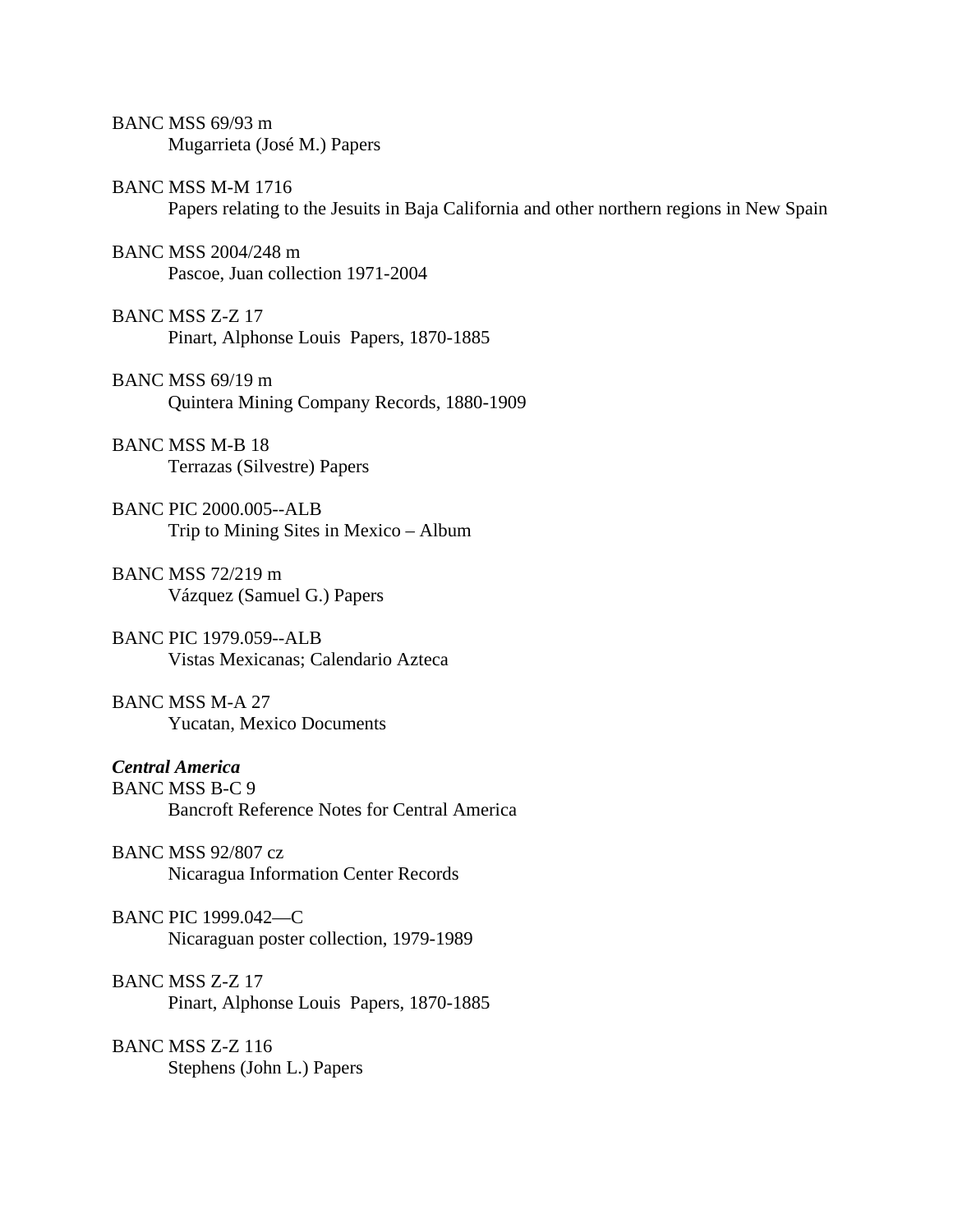*Other Latin America*  BANC MSS Z-D 123 Documents relating to Peru

BANC PIC 2001.166--D Latin American political poster miscellany, 1951-1987

BANC MSS 84/89 m Mujica Diez de Bonilla (Francisco) Papers

BANC PIC 1960.010 Oliver (Roland L.) Collection - Views from Chile and Peru

#### *Philippine Islands*

BANC MSS 91/111 z Philippine Commerce and the Manila Galleon Collection

BANC PIC 1964.026--fALB and BANC PIC 1964.066--PIC Scrapbooks of Photographs and Cartoons Dealing with the Spanish-American War from the Graupner Family Papers, 1898-1899

# *Caribbean*

BANC PIC 2001.061--C Cuban poster collection , 1960-2000

BANC MSS Z-A 3

Documents relating to British West Indies

# BANC MSS Z-A 4

Documents relating to Saint-Barthelemy

# BANC MSS M-M 513

Puerto Rico Documents, 1660-1881

# BANC PIC 1964.026--fALB and BANC PIC 1964.066--PIC

 Scrapbooks of Photographs and Cartoons Dealing with the Spanish-American War from the Graupner Family Papers, 1898-1899

*Berkeley faculty, researchers and collectors relating to Latin America and the Philippines*  BANC MSS C-B 1005 Barrows (David P.) Papers

BANC MSS 85/44 c Fisher (Lilian E.) Papers